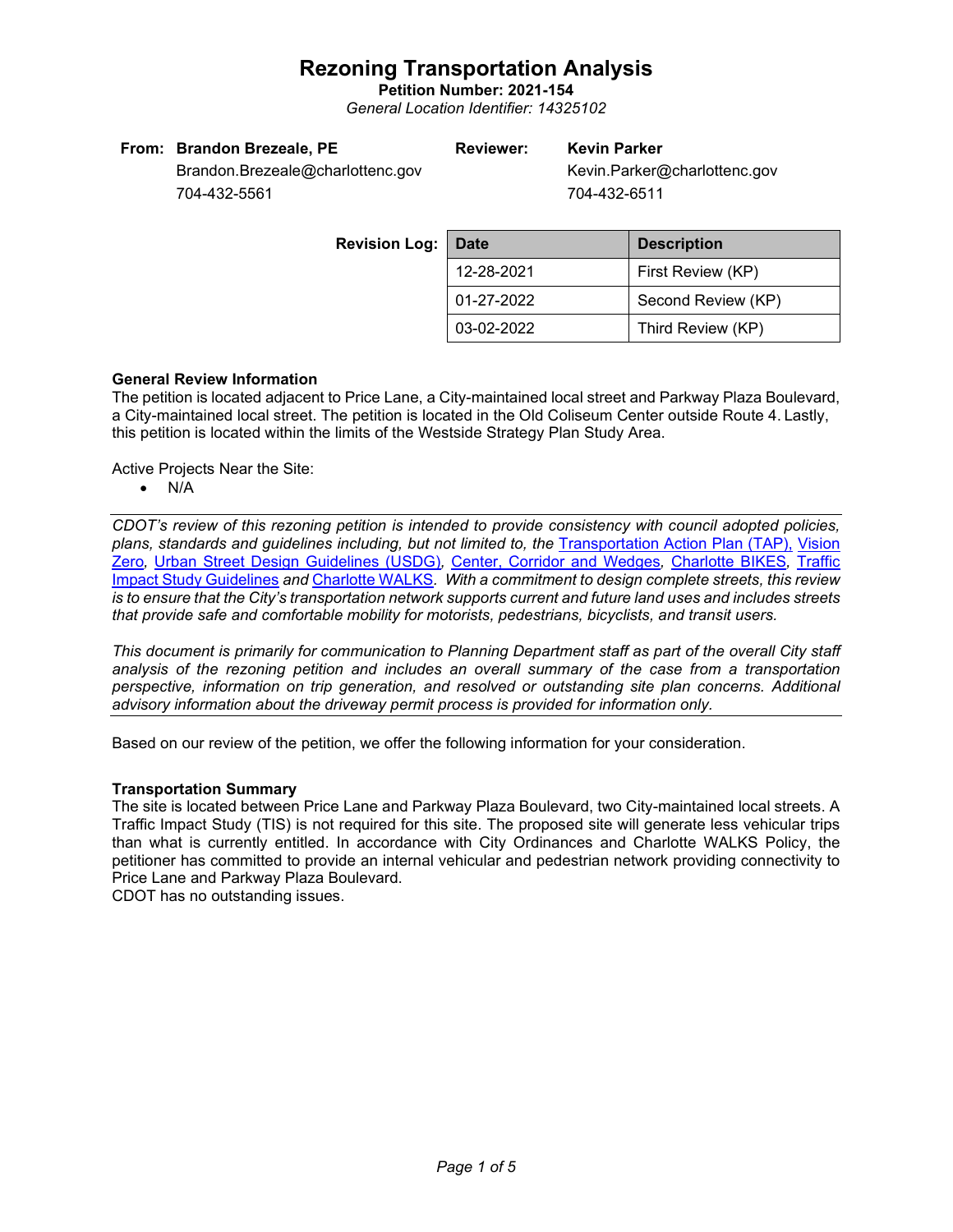**Petition Number: 2021-154** *General Location Identifier: 14325102*

## **Trip Generation**

| <b>Scenario</b>     | <b>Land Use</b>       | <b>Intensity</b>         | <b>Trip Generation</b><br>(vehicle<br>trips/day) | <b>Source</b>         |
|---------------------|-----------------------|--------------------------|--------------------------------------------------|-----------------------|
| <b>Existing Use</b> | Vacant                | $\overline{\phantom{0}}$ |                                                  | <b>Tax Record</b>     |
| <b>Entitled Use</b> | <b>General Office</b> | 141,787 SF               | 1,490                                            | RZ 1998-050           |
| Proposed Use        | Townhomes             | 90 Units                 | 640                                              | Site Plan: 01/14/2022 |

### **Provide comments to the specified comments below.**

- **Outstanding Issues Strikethrough = Resolved**
- 1. **Curb line:** The proposed zoning district has a setback measured from back of the existing or proposed future curb line.
	- a. **Price Lane:** Location of curb and gutter may remain in it's current location.
	- b. **Parkway Plaza Boulevard:** Location of curb and gutter may remain in it's current location.

Label and dimension the curb and gutter from the existing centerline to the back-of-curb for each road on the site plan.

### 2. **Traffic Study:**

A Traffic Impact Study (TIS) is not necessary for the complete review of this petition due to the site generating less than 2,500 daily trips. If during the permitting process the site generates more than 2,500 daily trips, then a traffic study will be required.

3. Revise site plan and conditional note III.d to commit to construct an 8-foot planting strip and 6-foot sidewalk along the site's frontage of Price Lane and Parkway Plaza Boulevard. The site plan shall label and dimension both items from the back of curb and gutter and road centerline.<br>c. Parking for each unit will be provided via internal garage and driveway area.

- d. The Petitioner shall construct a minimum of six (6) foot wide planting strip and five (5) foot wide sidewalk along the Site's frontage of Price Lane as generally depicted on the Rezoning Plan.
- e. Where necessary, the Petitioner shall dedicate and convey in fee simple all rights-of-way to the City of Charlotte before the Site's first
- 4. **Comment Rescinded due to relocation of on-street parking:** Revise the site plan and conditional notes to commit to provide recessed on-street parking, in accordance with CLDSM details 50.09C and 50.09D, along the site's frontage of Parkway Plaza Boulevard.

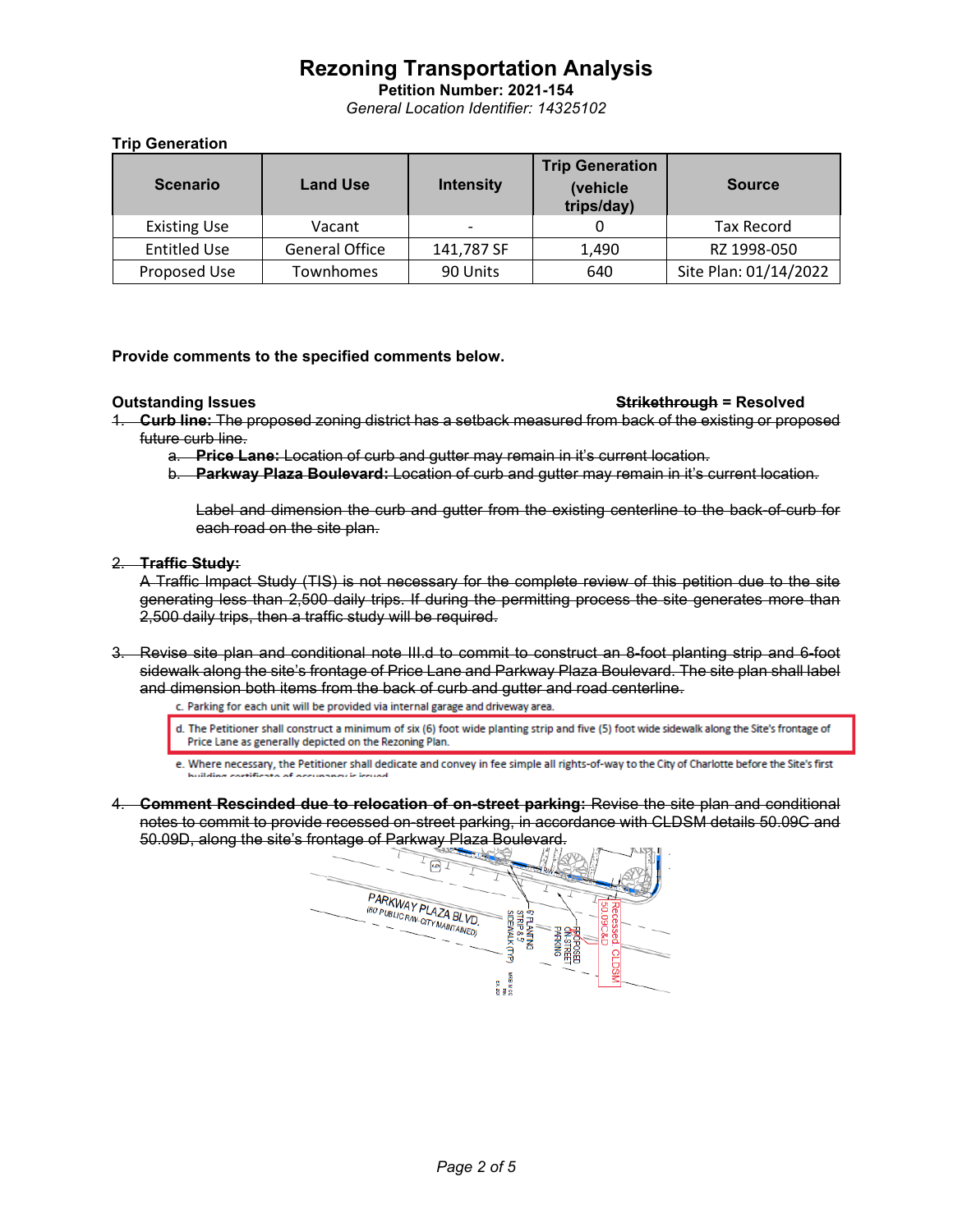**Petition Number: 2021-154** *General Location Identifier: 14325102*

### 5. Revise the site plan by showing the missing 8 townhomes.

| PROPOSED ZONING:<br>UR-2     |                                        |                                     |  |  |  |
|------------------------------|----------------------------------------|-------------------------------------|--|--|--|
| <b>EXISTING USES:</b>        | Please show the 8<br>units on the site |                                     |  |  |  |
| PROPOSED USES:               | <b>plan</b>                            | E-FAMILY ATTACHED (TOWNHOMES)       |  |  |  |
| PROPOSED DEVELOPMENT:        |                                        | 90 UNITS (82 SHOWN)                 |  |  |  |
| <b>MAX. BUILDING HEIGHT:</b> |                                        | 45 FT PER ORDINANCE STANDARDS       |  |  |  |
| <b>OPEN SPACE:</b>           |                                        | AS REQUIRED PER ORDINANCE STANDARDS |  |  |  |
| <b>PARKING:</b>              |                                        | AS REQUIRED PER ORDINANCE STANDARDS |  |  |  |
|                              |                                        |                                     |  |  |  |

6. Revise the site plan to commit to provide four ADA curb ramps at the proposed private street intersection near the amenity area.



7. Revise the site plan by modifying the proposed internal private street network by removing the proposed southern driveway, on Price Lane, and providing an internal connection to the existing private street.



**Comment rescinded after coordination with the petitioner: Update to Comment from 01-17- 2022 Site Plan:** Revise the site plan and conditional note III.b by removing the proposed southern driveway on Price Lane.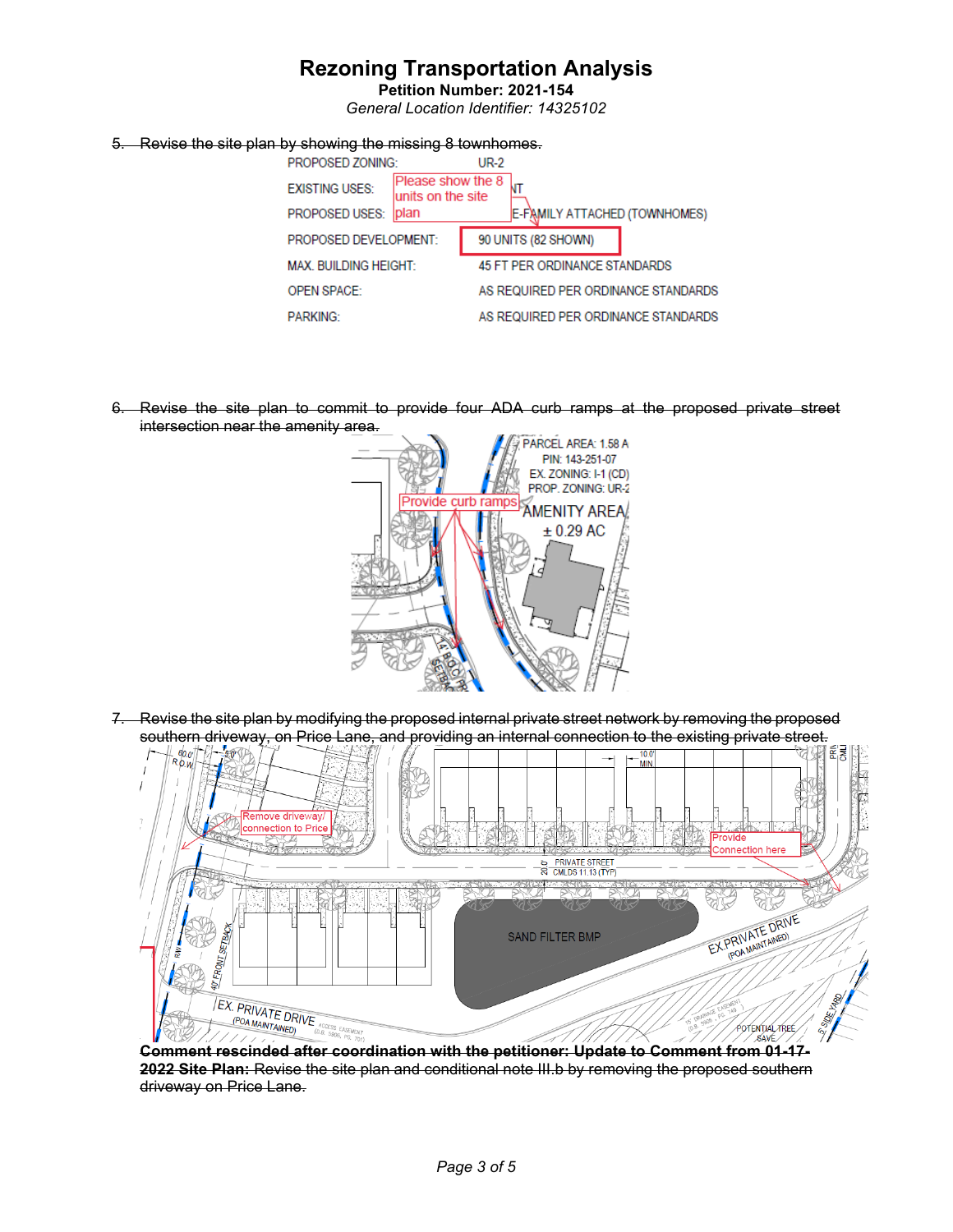

b. The maximum number of access points on Price Lane shall be two (2).

- 8. A site plan note(s) specifying dedication and fee simple conveyance of all rights-of-way to the City before the site's first building certificate of occupancy is issued is needed. CDOT requests rights-ofway set at 2' behind back of sidewalk where feasible.
- 9. A site plan note specifying that all transportation improvements will be approved and constructed before the site's first building certificate of occupancy is issued is needed. The petitioner may phase transportation improvements if said improvements and phasing are explicitly described in site plan notes.

## **Advisory Information**

The following are requirements of the developer that must be satisfied prior to driveway permit approval. These requirements shall be reflected on the rezoning plan, as appropriate.

- 1. The setback for this district is measured from the back of the existing or future curbline as determined by CDOT and Planning during the permitting process.
- 2. CDOT has the authority to regulate/approve all private street/driveway and public street connections to the right-of-way of a street under the regulatory jurisdiction of the City of Charlotte, per the City of Charlotte's Driveway Regulations.
- 3. Adequate sight triangles must be reserved at the existing/proposed street entrance(s). Two 35' x 35' sight triangles (and two 10' x 70' sight triangles on NCDOT-maintained streets) are required for the entrance(s) to meet requirements. All proposed trees, berms, walls, fences, and/or identification signs shall not interfere with sight distance at the entrance(s) and shall be identified on the site plan.
- 4. The proposed driveway connection(s) to public streets will require a driveway permit(s) to be submitted to CDOT (and NCDOT on NCDOT-maintained streets) for review and approval. The exact driveway location(s) and type/width of the driveway(s) will be determined by CDOT during the driveway permit process. The locations of the driveway(s) shown on the site plan are subject to change in order to align with driveway(s) on the opposite side of the street and comply with City Driveway Regulations and the City Tree Ordinance.
- 5. All proposed commercial driveway connections to a future public street will require a driveway permit submitted to CDOT for review and approval.
- 6. Any fence or wall constructed along or adjacent to any sidewalk or street right-of-way requires a certificate issued by CDOT.
- 7. A Right-of-Way Encroachment Agreement is required for the installation of any non-standard item(s) (irrigation systems, decorative concrete pavement, brick pavers, etc.) within a proposed/existing Citymaintained street right-of-way by a private individual, group, business, or homeowner's/business association. An encroachment agreement must be approved by CDOT prior to construction/installation.